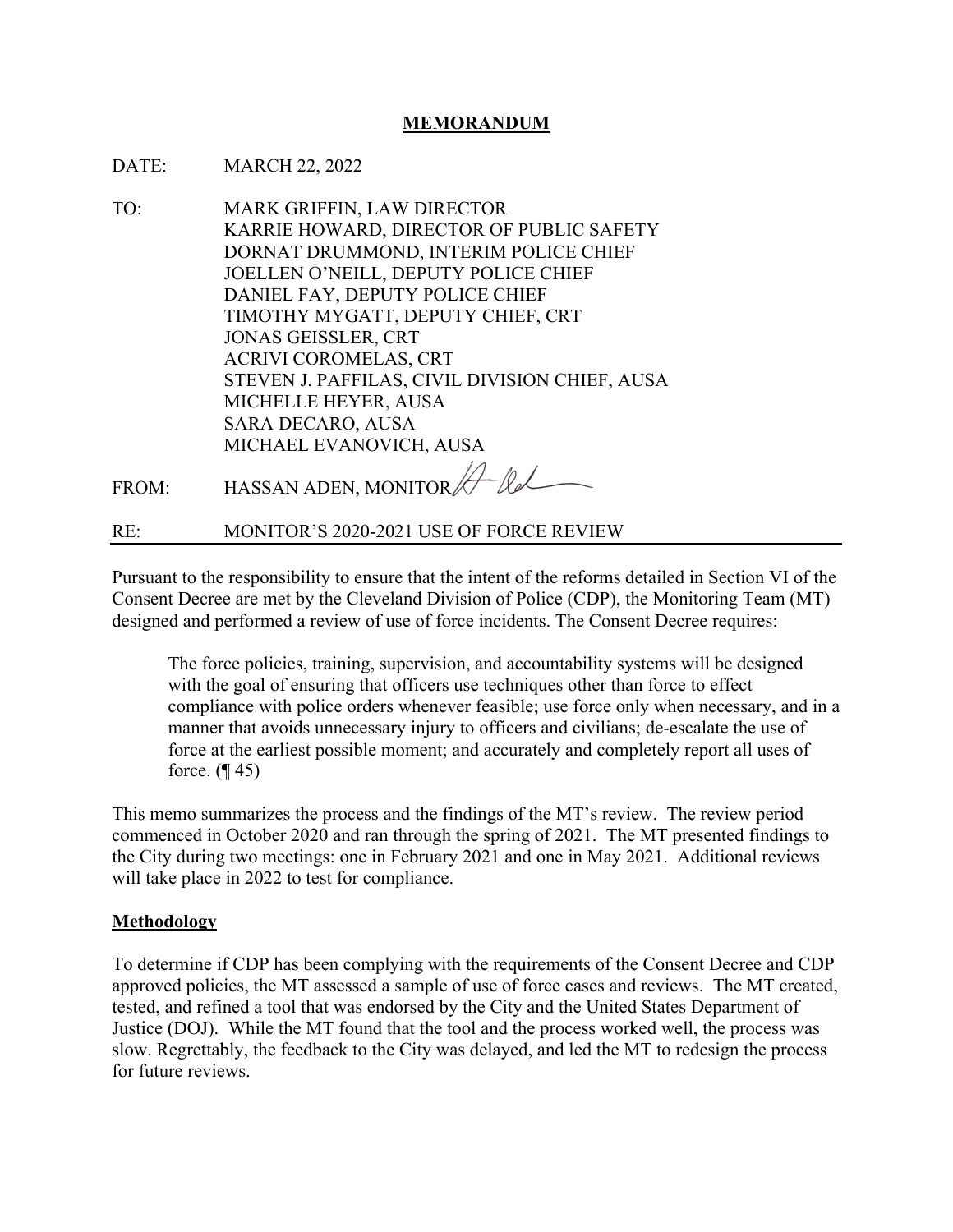Selection of Cases: The MT drew a representative sample of use of force incidents that occurred between 2018 and 2019, were reviewed completely by the chain of command, and were closed by early June 2020. Cases were broken out by the reported level of force used (Levels 1, 2, and 3) and cases were randomly selected from within the category. Level 1 refers to force that is reasonably likely to cause only transient pain and/or disorientation, but not expected to cause injury; un-holstering a weapon is also considered Level 1. Level 2 is force that causes an injury, could reasonably be expected to cause an injury, or results in a complaint of an injury. Level 3 is force that includes deadly force, and uses of force that result in death or serious physical harm. (See CDP Policy 2.01.01 for the full definitions of each level of force).

The sample included 130 cases, with an oversample of non-firearm Level 1 cases. The MT's sampling frame reflected a 95% confidence interval, a 10% margin of error, and a response distribution of 80%. Sample cases were extracted based on the agreed upon methodology mentioned above.

| Sample Composition     |                           |     |                |
|------------------------|---------------------------|-----|----------------|
|                        |                           |     | # of           |
| <b>Force Level</b>     | <b>Population Sample*</b> |     | <b>Reviews</b> |
| Level 3                | 27                        | 27  | 54             |
| Level 2                | 227                       | 49  | 98             |
| Level 1 (all) $\wedge$ | 421                       | 54  | 54             |
| <b>TOTAL</b>           | 675                       | 130 | 206            |

\*95% Confidence Interval, +/- 10% Margin of Error, 80% Response Distribution  $\wedge$  Level 1 cases will be oversampled via random oversampling when the case numbers are sampled

Assignment of Cases: The cases were divided into six phases and assigned to MT members for review. The MT believed initially that each phase would require one month to review and then those findings would be presented to the City. In practice, the reviews took longer than expected and the MT facilitated discussions on a select number of cases in May of 2021 for three phases and November 2021 for the remaining cases.

To expedite the review and to allow for a larger sample, the MT's methodology used a process with a different number of reviewers based on the level of force of each case.

- Level 2s and 3s were reviewed by 2 reviewers
- Level 1s were reviewed by 1 reviewer

Review of Cases: CDP provided the reviewers access through laptops with VPN and IAPro (accountability management software) access. Case files were deposited into the electronic filesharing system used by the Monitoring Team and CDP. This process protects personally identifiable information in transit and at rest. CDP provided access to evidence.com to all reviewers to access the Wearable Camera System footage. Reviewers used the approved tool in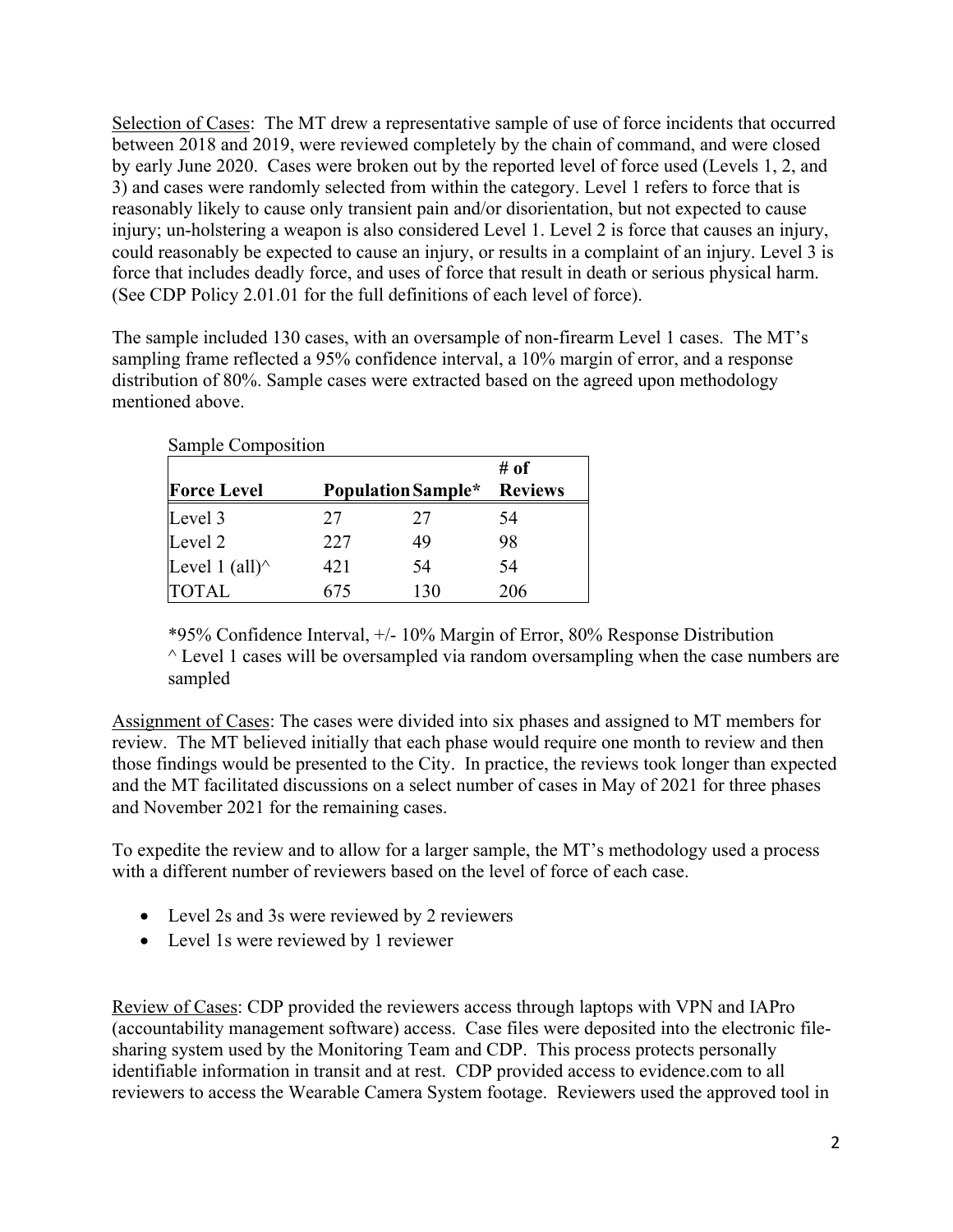Alchemer, allowing reviewers to assess each of the cases in an electronic format to facilitate analysis of the data. The data collected using the tool was saved to the cloud and individual reviews may be downloaded as a PDF. A subset of the MT sample was also reviewed by experts retained by the DOJ. The DOJ sub-sample was identified by its own experts, not by the MT.

The review of Level 1 cases (both non-firearms and pointing firearms cases) was limited to a reduced set of assessment questions, focusing on necessity of the force, proportionality of the force, reasonableness of the force, efforts to deescalate where appropriate, and overall quality of the report and review. This expedited review allowed more cases to be reviewed and enhanced the ability of the MT to determine if over/underreporting or misclassification of cases occurred. The Monitoring Team planned, but did not find it necessary, to increase the number of reviews of the Level 2 cases based on its review of the Level 1 cases.

The data from Alchemer was reviewed and cases where the MT reviewer disagreed with the chain of command review on reasonableness, proportionality or necessity, as well as officers' attempts/or failure to deescalate were flagged. The MT also flagged for further review any case where the MT reviewers were not aligned. The MT held internal calls to reconcile any differences within the team and to discuss cases where other concerns, relating to tactics, supervision, or training issues were identified.

## **Findings**

General Findings: Overall, on force in particular, the MT found that officers' use of force is generally within policy, the chain of command reviews are identifying and dealing appropriately with problematic uses of force (by referring cases to Internal Affairs or Training), and supervisors on scene are engaged with officers.

The MT's review did highlight a few deficiencies by CDP officers in tactics and the ability to deescalate, both of which at times created the need for force. Similarly concerning is the reality that use of force reviews by the chain of command continue to take months to complete, which is unfair to the officers involved and creates potential liability issues for the City. Policy 2.01.06 dictates that "each level in the chain of command shall review the [use of force] report within three tours of duty"; conversely our reviews indicated that they could take as long as several months. Understanding that Policy 2.01.06 went into effect in 2021 and the cases the monitoring team subject matter experts reviewed were from 2018 and 2019, the purpose for noting the delays in this document, serves to advise the City and the CDP that review timelines will be a focus of our upcoming compliance reviews and assessments of use of force cases. Finally, the Division needs to create processes and structures for lessons from the street – such as inadequate de-escalation or problematic tactics – to be addressed in training. In the sample of cases reviewed, there was no indication by the chain of command that the Training Section was advised of the issues described here.

Specific Findings: In the May 2021 discussion, the MT identified only one case where there was a difference of opinion in the review by the chain of command and the MT's reviewers. There were nine cases where the reviewers identified tactical issues that could have changed outcomes (i.e., the level of force used, or the need to use force altogether) and as such should be reviewed,